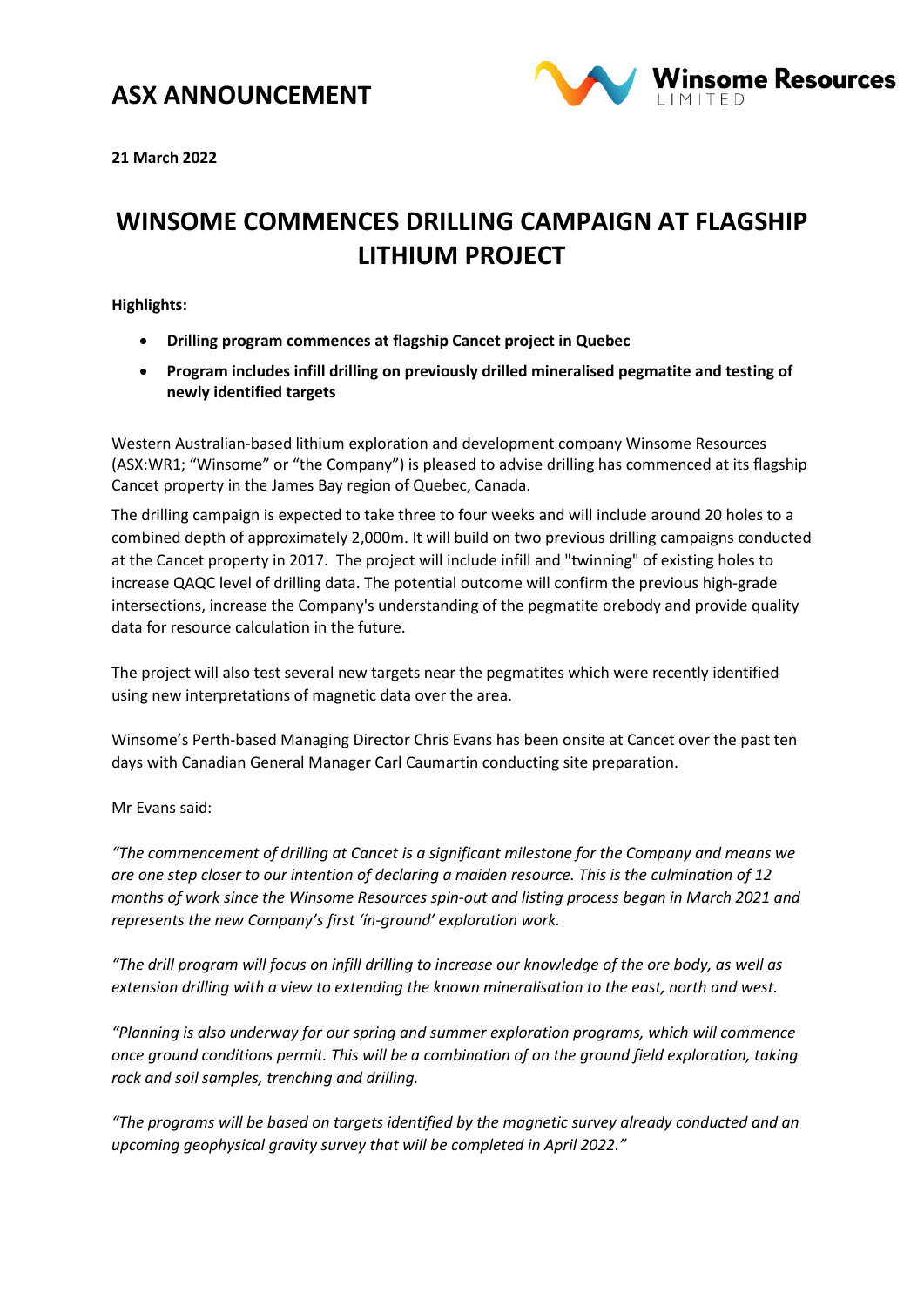## **ASX ANNOUNCEMENT**





*Picture 1 – Diamond drill rig from RJLL, drilling at hole number 1, Cancet*

### **Drilling campaign**

The drilling campaign of 20 holes across 2,000m is expected to be completed by mid-April 2022 and will be conducted by Quebec-based drilling company [RJLL Drilling,](https://rjll.ca/home/) whose drill rig arrived onsite earlier this week and will be operating 24 hours a day.

Additionally, the Company has employed SGS Geological Services for geology support during the campaign (refer to ASX announcement dated 14 December 2021). Winsome is also actively recruiting for in-house geologists and exploration support staff to assist with this campaign, ongoing fieldwork, and future drilling campaigns.

Processing of final assay results from the current campaign is expected to take an additional eight weeks.

Figure 1 below shows the existing pegmatite ore body in beige, overlain by the magnetic survey lines. The red line areas represent inverse magnetics and correspond well to the known pegmatites as well as other nearby anomalies. Proposed new drill holes are shown as white squares.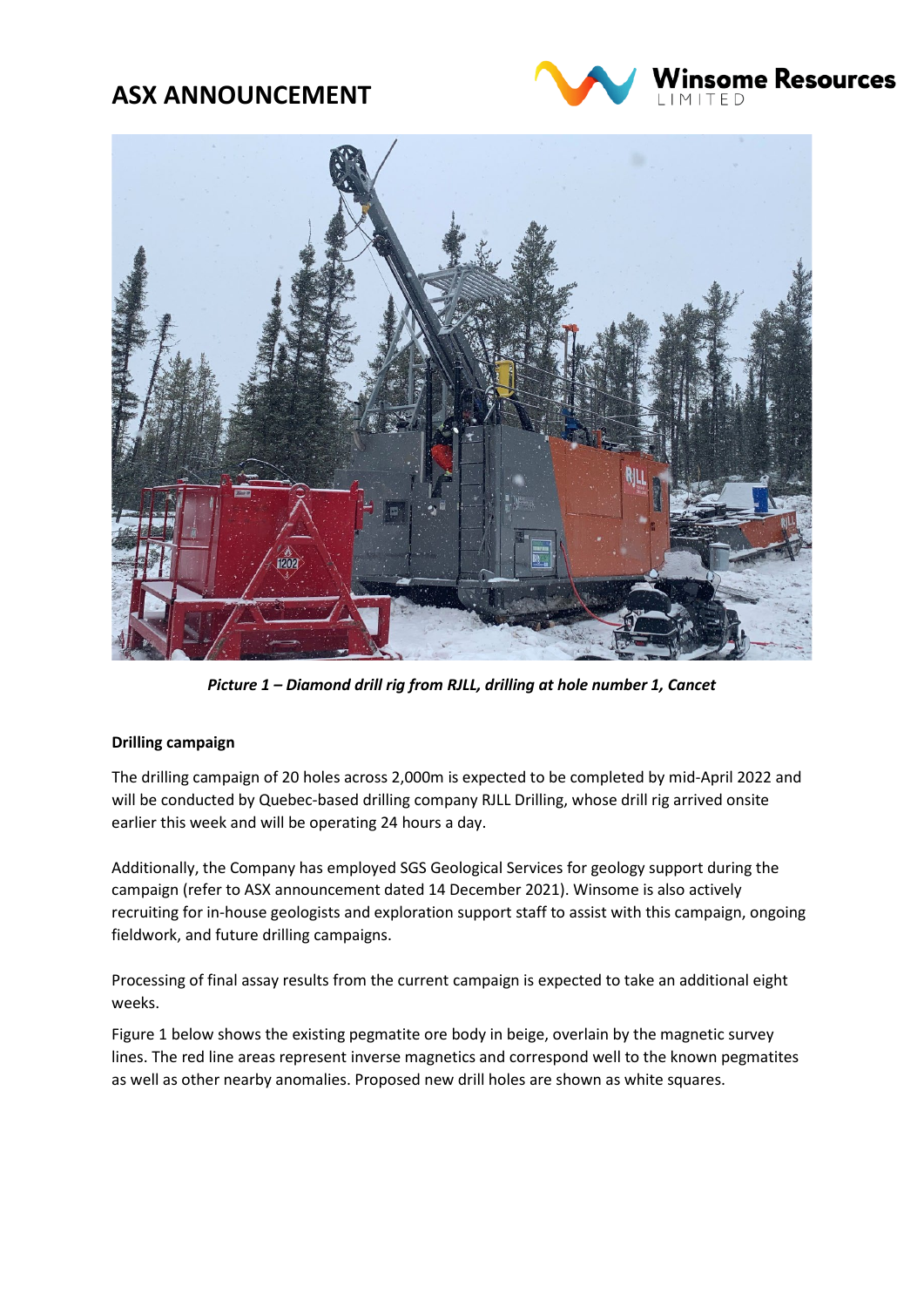

*Figure 1 – Planned drill holes in white overlaid by Magnetic Survey results*



*Picture 2 – View from inside the drill rig looking up the mast*